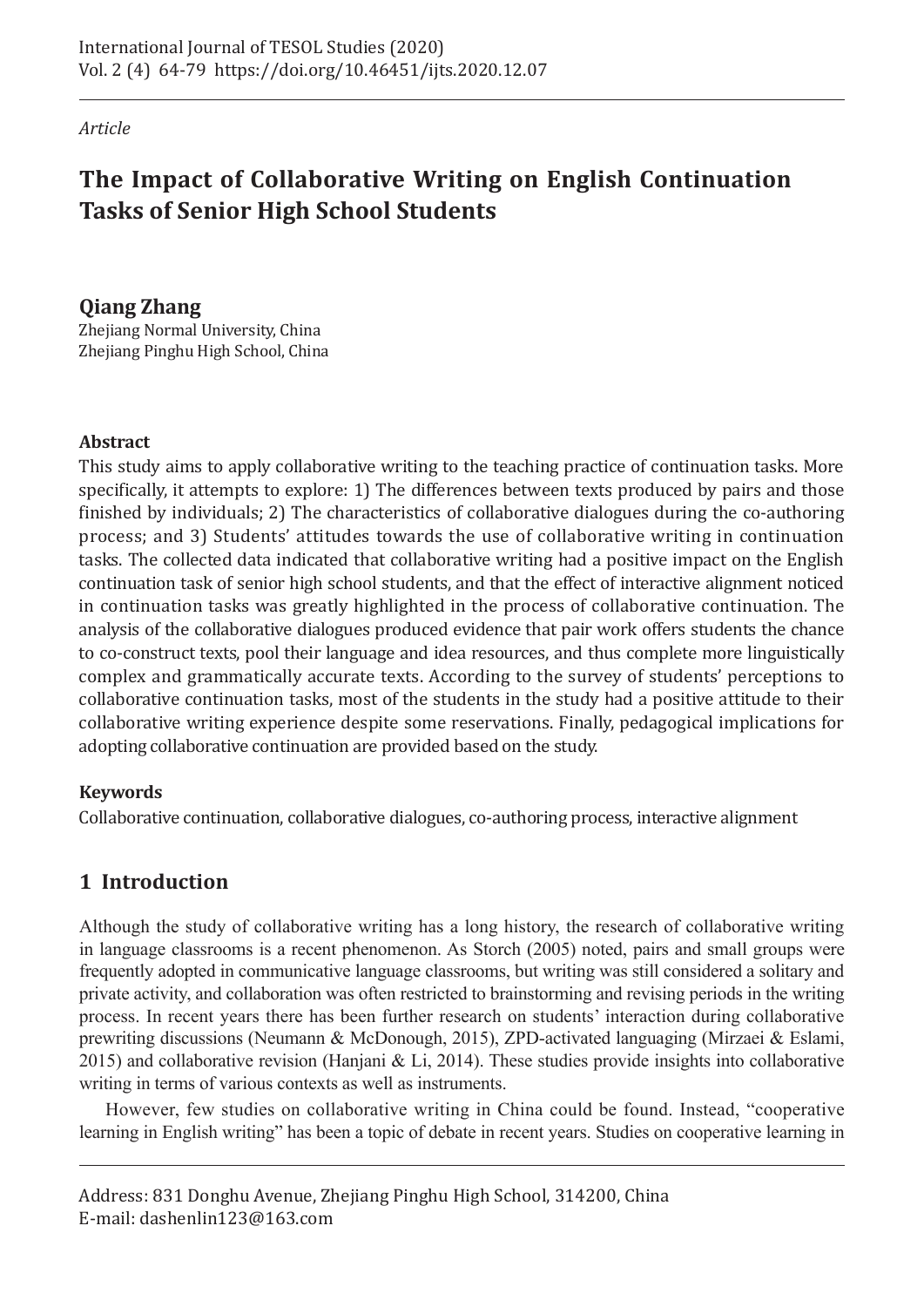English writing (e.g. Yin, 2008) have shown that when students are asked to do peer review they tended to focus on errors at the sentence and word levels. However, the process of writing in these studies remains a private act, where writers are left to their own devices when making important decisions about their text. According to the definition of collaborative writing, students should collaborate throughout the writing process. Such collaboration in the true sense of the word means that students have joint responsibility over the production of the text. Strictly speaking, too, cooperative learning in writing cannot be equal to collaborative writing.

According to *Zhejiang's Reform Scheme*, the English continuation task made its debut in the College Entrance Examination in 2016. Students were required to write a passage of 150 words based on provided reading material of 350 words, five underlined key words and two given sentences. As a brandnew testing item and an effective way of language learning, the application of the continuation task will undoubtedly change the well-known traditional pattern of writing instruction. Although a growing number of studies have been done in recent years on the instruction of the continuation task (e.g. Deng, 2016) and its alignment effects (Wang, 2010), few studies have been carried out on using collaborative writing in the continuation task, specifically in the context of the Chinese EFL classroom.

This study seeks answers to the question: "What is the impact of collaborative writing on English continuation tasks of senior high school students?" It will thus explore these research questions:

(1) What are the differences between the texts produced by pairs and those finished by individuals?

- (2) What are the characteristics of the collaborative dialogues during the co-authoring process?
- (3) What are the students' attitudes towards the use of collaborative writing in continuation tasks?

## **2 The Study**

Table 1.

#### **2.1 Setting and participants**

The study was conducted in an intact class (taught by the author) in a high school in Zhejiang province using the *New Senior English for China* (NSEFC, PEP, 2007) student's book in which second-year students received regular instruction on how to write typical-genre compositions. Writing in a high school context is generally a solo activity carried out for formal, testing purposes. In most cases writing classes in the third academic year are guided by teachers. Instructors tend to explain and analyze the language, structures of different paragraphs or essays and then offer feedback on students' written text one-on-one or in class.

| Pair           | Name<br>Code   | Gender | Proficiency level  | Pair | Name<br>Code   | Gender       | Proficiency level  |
|----------------|----------------|--------|--------------------|------|----------------|--------------|--------------------|
| 1              | A <sub>1</sub> | F      | Advanced           |      | D2             | $\mathbf{F}$ | Lower intermediate |
|                | A2             | F      | Advanced           | 6    | B <sub>3</sub> | M            | Upper intermediate |
| 2              | A <sub>3</sub> | F      | Advanced           |      | D <sub>3</sub> | F            | Lower intermediate |
|                | A <sup>4</sup> | M      | Advanced           | 7    | C <sub>1</sub> | F            | Intermediate       |
| 3              | A <sub>5</sub> | F      | Advanced           |      | C <sub>2</sub> | M            | Intermediate       |
|                | A6             | F      | Advanced           | 8    | C <sub>3</sub> | M            | Intermediate       |
| $\overline{4}$ | B <sub>1</sub> | F      | Upper intermediate |      | C4             | M            | Intermediate       |
|                | D <sub>1</sub> | M      | Lower intermediate | 9    | C <sub>5</sub> | F            | Intermediate       |
|                | B <sub>2</sub> | F      | Upper intermediate |      | C6             | F            | Intermediate       |

*An Overview of the Participants' Information*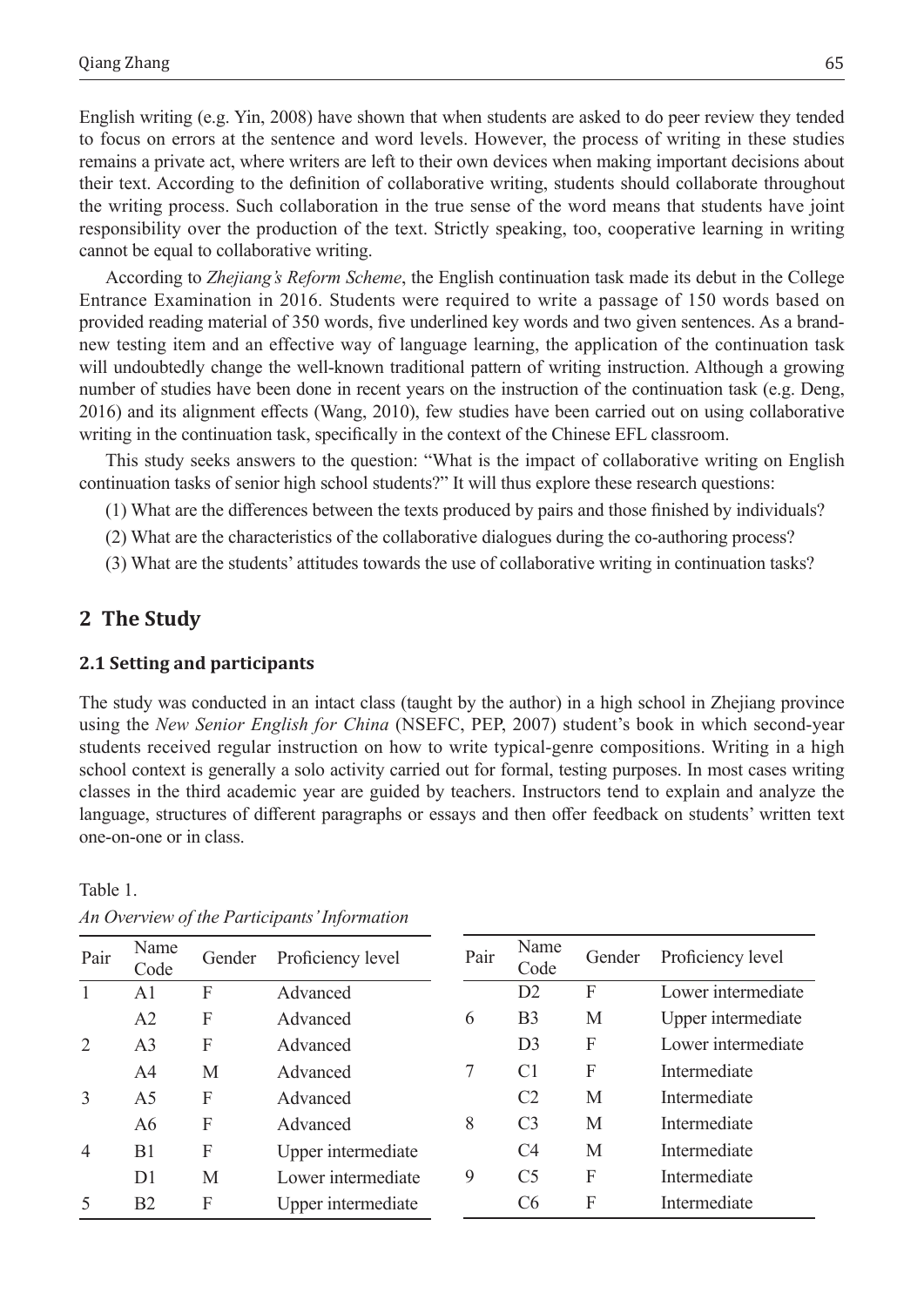As Table 1 shows, 18 students (9 pairs) were selected from the intact class. The pairs were organized according to students' writing proficiency and gender. All participants were approximately classified as advanced (A1−A6), upper intermediate (B1−B3), intermediate (C1−C6) and lower intermediate (D1− D3) in terms of the language proficiency test based on the ACTFL Proficiency Guidelines. To protect participants' privacy, the students' names in this study were changed into code names.

#### **2.2 Research methods, instruments and procedures**

The main research method adopted in the study was qualitative research. Specifically, the following research methods and instruments were adopted:

*Recordings*: Students writing in pairs were given a digital voice recorder to keep trace of their collaborative dialogues as they finished the continuation task. The talks were then recorded and transcribed.

*Discourse analyses*: All the completed texts (both co-authored and single-authored) were collected and analyzed.

*Interviews*: Students who worked in pairs were interviewed individually in the researcher's office about their experience of writing in pairs.

*Questionnaires*: These were distributed for the purpose of assessing students' attitudes to what they had experienced in the collaborative process of completing the continuation task.

The study was carried out in an experimental class in the fourth week of a 14-week semester (see Table 2).

Table 2.

| Phases                              | Activities                                                                                                                                                                                                                                                                                                                                                                                                                                                                                 | Purposes                                                                            |
|-------------------------------------|--------------------------------------------------------------------------------------------------------------------------------------------------------------------------------------------------------------------------------------------------------------------------------------------------------------------------------------------------------------------------------------------------------------------------------------------------------------------------------------------|-------------------------------------------------------------------------------------|
| Phase 1<br>$(week 1 -$<br>week $3)$ | Teaching input was provided according to the requirements of<br>continuation tasks. The input included choice of words, types of<br>sentences, transitions, pre-writing, paragraph writing, editing,<br>unity and coherence. The development of a story was also<br>integrated into the classroom instruction, through which the<br>researcher could encourage students to join directed discussions<br>on the given topic. In addition, students chose their partners.                    | To familiarise the<br>students with a more<br>interactive classroom<br>environment. |
| Phase 2<br>(week 4)                 | Continuation task skills were taught; an in-class continuation<br>task (sample text) was assigned to the participants. Students<br>finished the continuation task in self-selected pairs. In particular,<br>the students collaboratively completed the entire process in<br>pairs – reading the passage, analyzing character relationships,<br>understanding the given paragraph sentences, coding the<br>ending, organizing ideas and finishing the continuation task<br>collaboratively. | To prepare students for<br>collaborative writing<br>for continuation tasks.         |
| Phase 3<br>(week 5)                 | The collaborative writing of the continuation task was carried<br>out. The students engaged in collaborative writing. The activity<br>was conducted every two weeks. The students were required to<br>complete the continuation task individually and then compose<br>the same continuation task collaboratively in class.                                                                                                                                                                 | To apply collaborative<br>writing to continuation<br>tasks.                         |

#### *Phases of the Research*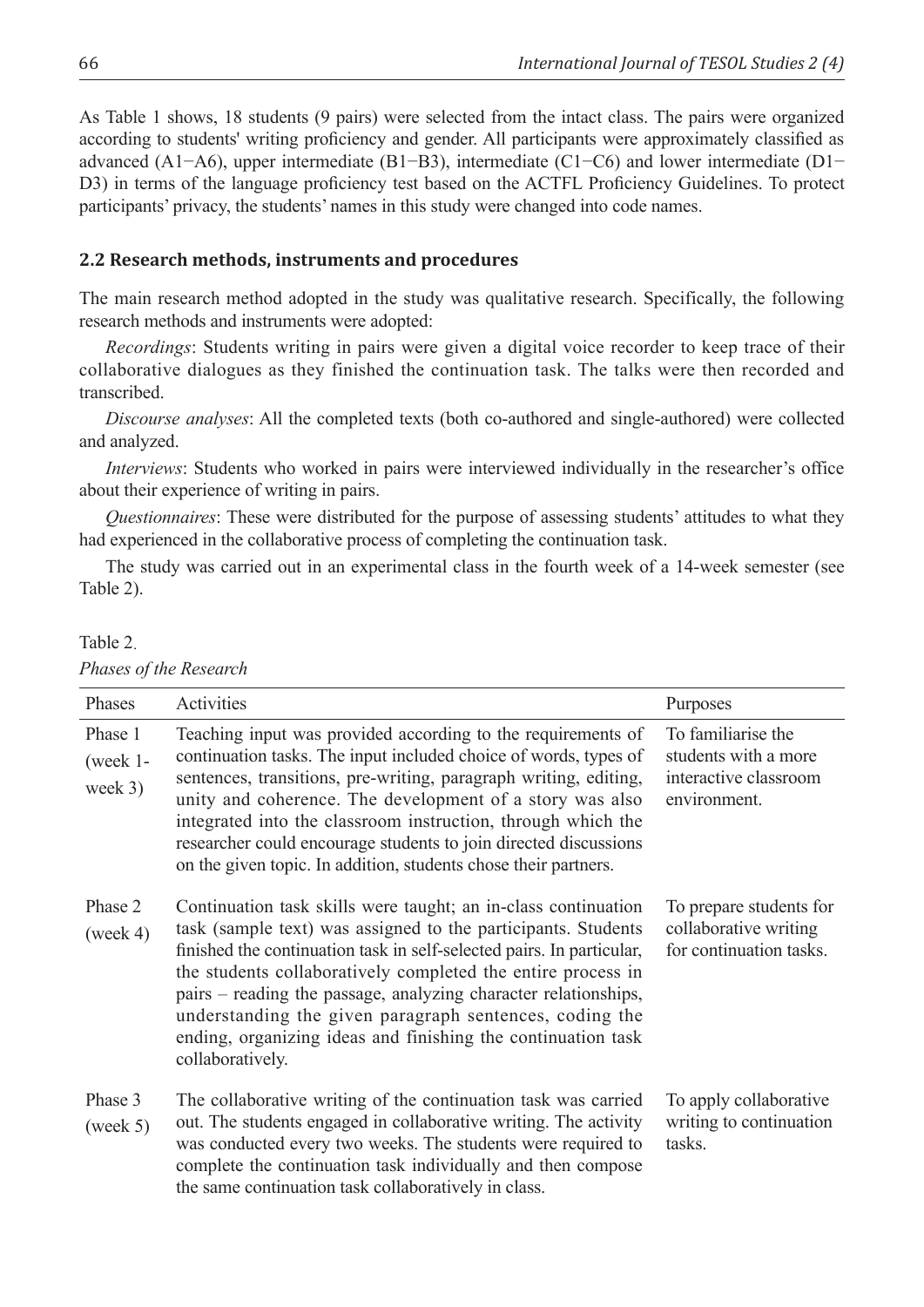| Phase 4<br>(week 6) | All completed compositions (both completed individually<br>and collaboratively) and the collaborative dialogues recorded<br>were collected. Then within 1-4 days after the class, students<br>who worked in pairs were interviewed individually about the<br>experience of writing collaboratively. Informal interviews were<br>also conducted individually to ensure privacy. | To collect data. |
|---------------------|--------------------------------------------------------------------------------------------------------------------------------------------------------------------------------------------------------------------------------------------------------------------------------------------------------------------------------------------------------------------------------|------------------|
| Phase<br>five       | Repeat phases 3 and 4 (When the study finished, the students<br>were invited to complete the questionnaire in class)                                                                                                                                                                                                                                                           |                  |

#### **2.3 Data collection**

In addition to the written texts and anonymous responses to the questionnaire, pair dialogues and interviews were recorded and transcribed from the digital voice recorder. Therefore, the data for the present study included pair/ individual works, statistics from the questionnaire as well as transcripts of the collaborative dialogues and of the interviews. The data were then separately and carefully analyzed.

#### *2.3.1 Students' completed texts*

As noted in the section on research procedures, the students received a sample continuation task (see Appendix 1) in Week 4 when a more interactive classroom environment was established, and the students were required to compose collaboratively. Since the task was assigned to prepare them for the collaborative writing of the continuation task, the co-authored texts were not marked, but they were reserved for reference after class.

Data collection took place in the fifth week of the semester. All the students' texts completed both individually and collaboratively were collected. That is, after being introduced to the collaborative continuation activity, all the participants were required to individually write a continuation task (called the draft) and then collaboratively composed the same continuation in pairs (called the final). The pairs were formed in terms of their personal preferences. To gather the information, all the 27 texts (nine completed in pairs and 18 composed individually) were collected.

According to a checklist for evaluating continuation tasks (see Appendix 2), the texts were graded in terms of content/ key words, logic and coherence, tone and style, and language and mechanics. To ensure reliability, the texts were graded by two English teachers. The author and the other teacher agreed on the scoring rubrics of the continuation task. Moreover, inner-rater reliability on the general assessment of five randomly chosen texts was checked, and there were relatively small differences between the two designated raters.

In addition to the qualitative scores collected from students' completed texts, extracts selected from their compositions were presented to reveal the differences between individual texts and the texts produced by pairs.

#### *2.3.2 Students' collaborative dialogues*

All the collaborative dialogues were collected and analyzed for the distinct periods of writing: planning, writing, and revision (see Table 3). The amount of time spent on these periods was marked.

All the dialogues were classified into corresponding episodes (see Table 4). All the episodes were measured by time and the total time taken on these aspects of writing was calculated.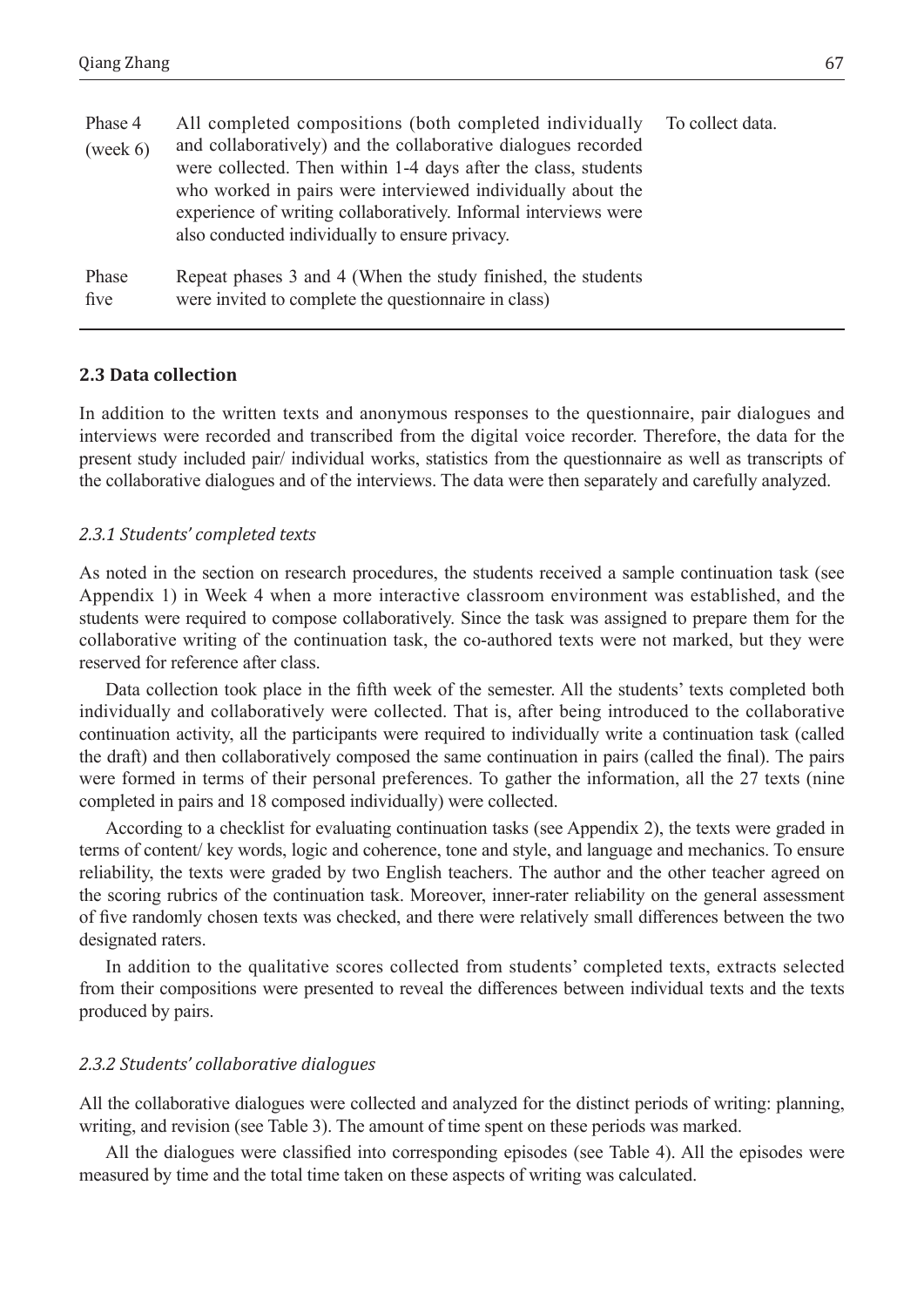| Table 3                          |  |
|----------------------------------|--|
| Periods of the Continuation Task |  |

| Periods  | Mini-steps | <b>Tasks</b>                                                                                                                                                                                                 |
|----------|------------|--------------------------------------------------------------------------------------------------------------------------------------------------------------------------------------------------------------|
| Planning | Reading    | Skim the key words and predict what will be discussed in the<br>text. Read carefully to get the gist of the text, pay attention to the<br>structure and locate the main characters.                          |
|          | Analyzing  | Understand the conflicts and relationships among the characters,<br>familiarise the tone and style of the text, and make logical and<br>linguistic preparations for continuation.                            |
|          | Pooling    | Think about possible versions of continuation, decide on the<br>writing ideas according to the meaning delivered by the text, and<br>choose words and sentence patterns adopted in the continuation<br>task. |
| Writing  | Drafting   | Outline the main points, evaluate the pooling language resources,<br>and then combine them together.                                                                                                         |
| Revision | Evaluating | Digest the draft, negotiate with peers and improve the quality of<br>the continuation.                                                                                                                       |

### Table 4.

*Coding of Episodes (adapted from Storch, 2005)*

| Focus areas                      | Episodes                                                                |
|----------------------------------|-------------------------------------------------------------------------|
| Task clarification               | Students read or discuss the given reading material and<br>instructions |
| Generating ideas                 | Students generate and reformulate ideas                                 |
| Language-related episodes (LREs) | Students deliberate over lexical or grammatical choices                 |
| <b>Structure</b>                 | Students focus on the organization of ideas                             |
| Co-revision                      | Students reread the text they have composed and revise it<br>together   |
| Other                            | Students deal with issues such as writing pace and task<br>management   |

Some critical incidents (collaborative dialogue fragments, similar to episodes) related to typical evidence which reveals the nature of collaborative dialogues was highlighted. Based on the discourse analysis, the author explored the characteristics of the mutual scaffolding in collaborative writing.

## *2.3.3 Questionnaires and interviews*

To learn about student perceptions of their experience with collaborative writing, a modified questionnaire (consisting of both rating-scale and open-ended items) was adopted (see Appendix 3). The written questionnaire guaranteed the anonymous responses from the students and was designed to encourage them freely to express their opinions.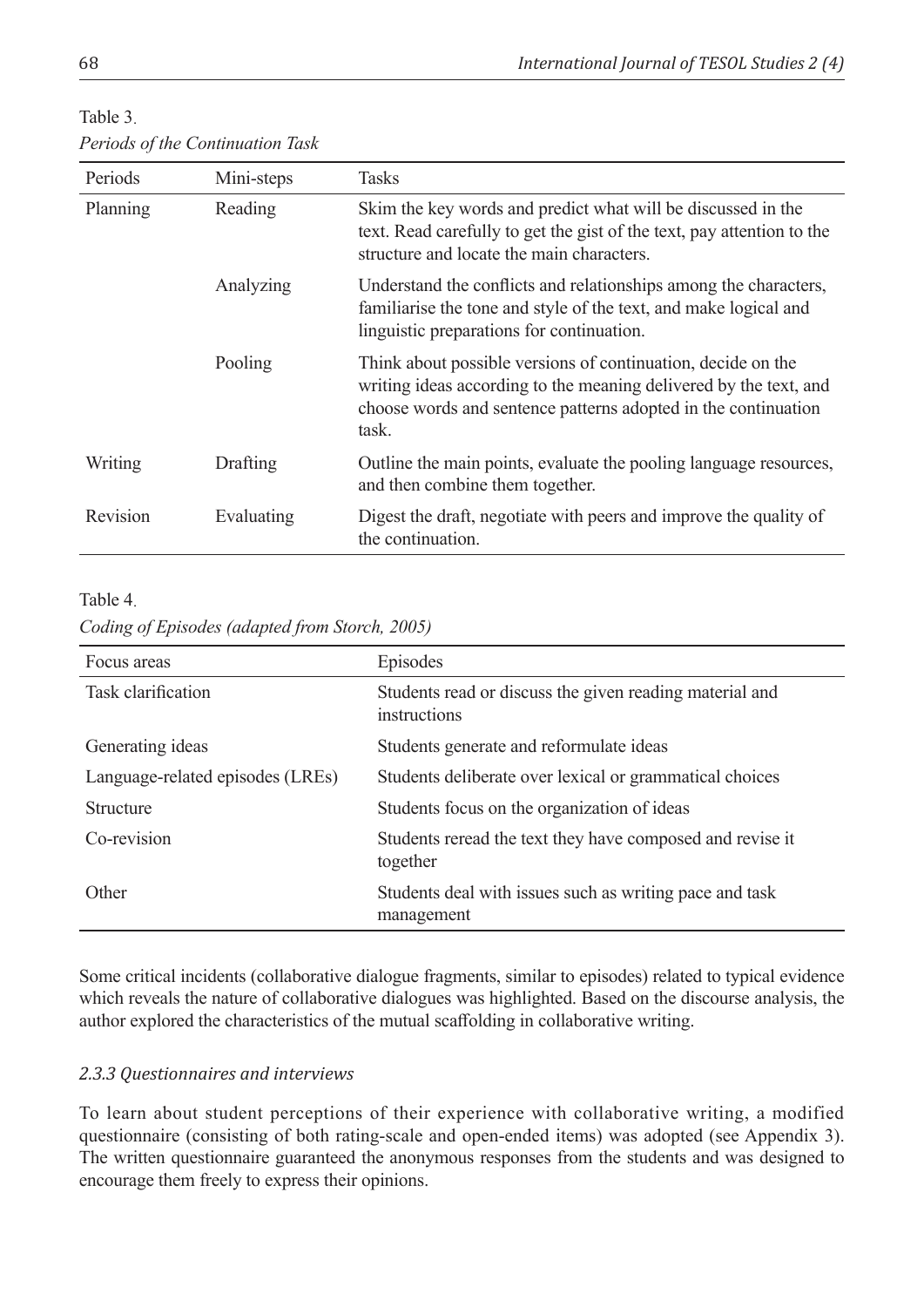The first section of the questionnaire related to students' overall attitudes to collaborative activities. Question 1 was devoted to the usefulness of pair writing in class. The following questions concentrated on the co-authored texts for the purpose of exploring students' perceptions towards joint writing.

First, students were asked to give their global impressions of collaborative writing and the nature of the co-authored text. They were also asked to show whether they would have chosen to finish the continuation task in pairs or individually.

In the second section of the questionnaire (Questions 4−6) students were asked for their thoughts on the effect of collaboration on the nature of their co-authored texts. They were also asked about whether they enjoyed the potential benefits of pair writing activities (Questions 7−8).

The interviews on students' attitudes to pair writing were recorded by placing one digital voice recorder next to the interviewers. Recorded interviews were collected and summarized.

### **3 Results and Analysis**

#### **3.1 Comparing pair and individual work**

Below (Tables 5 and Table 6) we can see the qualitative scores for compositions written by students in pairs and individually.

As can be seen in Table 5, collaborative continuation made an obvious difference to the overall quality of continuation work. This tendency was especially noticed in the second pair (A3/ A4) and the fifth pair (B2/ D2) because they made the most positive change over their original individual texts and improved the quality of their co-authored continuation texts. However, even if the ninth pair (C5/ C6) made improvements in terms of comparing co-authored final score and average score, they showed the least progress in comparing the final score and their individual draft versions.

| No. of 1 2 3 4 5 6 7 8                                      |      |    |    |      |                                                       |      |           |      |      |
|-------------------------------------------------------------|------|----|----|------|-------------------------------------------------------|------|-----------|------|------|
| Pair                                                        |      |    |    |      | A1/A2 A3/A4 A5/A6 B1/D1 B2/D2 B3/D3 C1/C2 C3/C4 C5/C6 |      |           |      |      |
| Draft 23/21 22/20 21/20 18/19 19/17 19/19 14/12 15/14 13/14 |      |    |    |      |                                                       |      |           |      |      |
| Average 22 21 20.5                                          |      |    |    | 18.5 | 18                                                    | - 19 | $\sim$ 13 | 14.5 | 13.5 |
| Final                                                       | - 24 | 24 | 21 | 20   | 22                                                    | 21   | 15        | 16   | 14   |

Table 5.

*Global Scores of Students' Texts*

Students' texts analysis also showed positive changes at both global and local levels to a certain extent (see Table 6). However, some inconsistencies were noticed in the students' final continuation works. For example, it was observed that most pairs made positive changes to textual aspects of their texts and the majority of the pairs' content scores remained the same over their individual drafts.

In addition, six pairs showed overall progress over their individual works in terms of logic and coherence. Two pairs (A5/ A6 and C5/ C6) gained almost the same scores over their individual texts and, surprisingly, the final mark of the eighth pair (C3/ C4) regressed. On the other hand, in terms of language and mechanics, it seemed clear that in most pairs, students' pooling resources and language-related negotiations led to improvements in vocabulary and grammar accuracy. However, the seventh pair (C1/ C2) was an exception in that the final continuation score was lower than that of their individual texts.

In terms of the continuation length, both the texts (completed individually and collaboratively) were much longer than the minimum limit of 150 words (see Table 6). However, the comparison of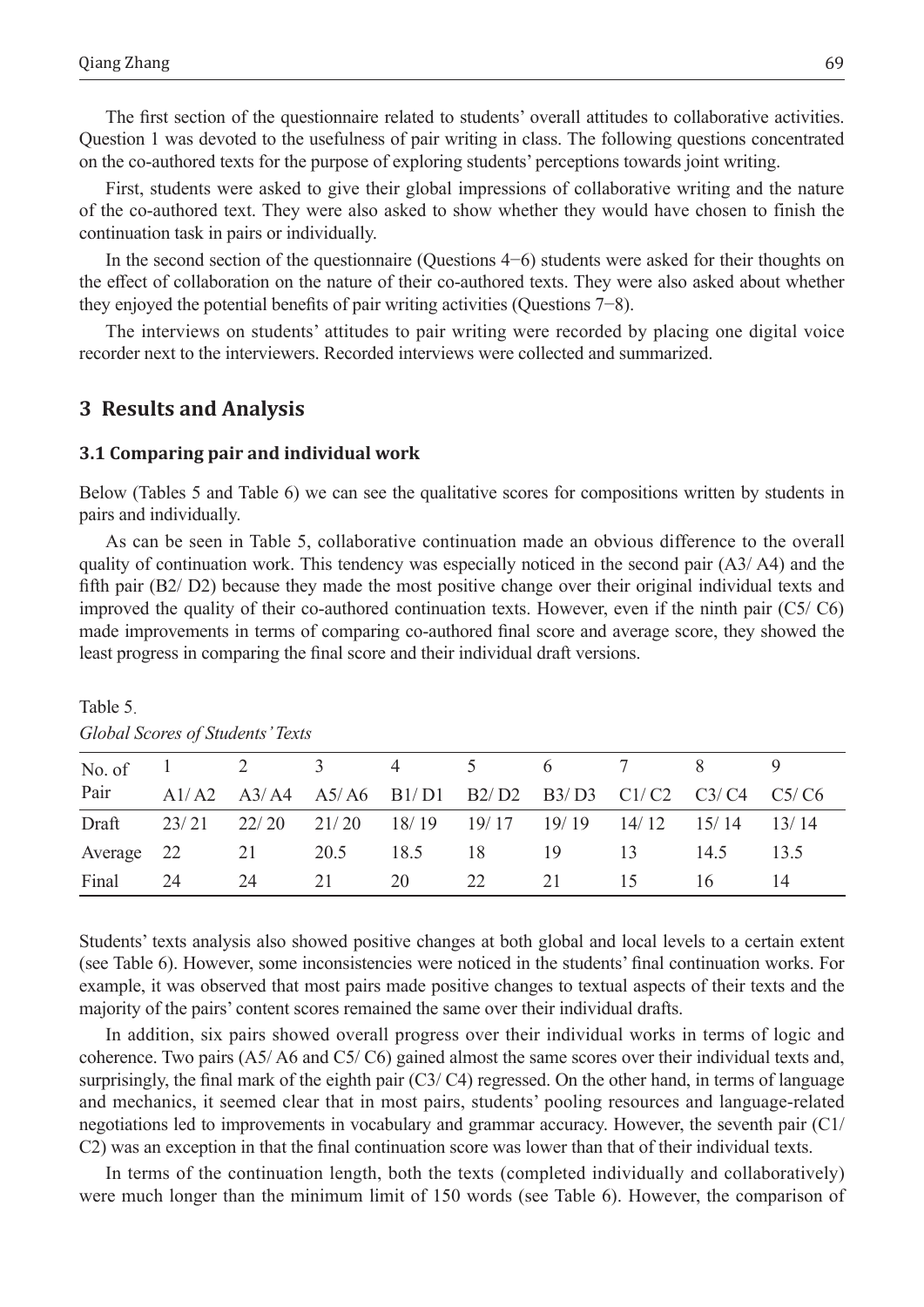texts showed that error reduction could be observed in some pairs as a result of shortening of the pair's original version length, and it did not mean better quality of continuation (e.g. A5/ A6). In other words, fewer mistakes in some co-authored texts was not necessarily the consequence of the effective changes the pairs made in their texts but was caused by shortening the length of texts.

|       |         |             | Score                |                        |         |                                          |
|-------|---------|-------------|----------------------|------------------------|---------|------------------------------------------|
|       | Version | No of words | content/key<br>words | logic and<br>coherence |         | tone and style language and<br>mechanics |
| A1/A2 | Draft   | 231/213     | 23/21                | 23/20                  | 23/22   | 23/21                                    |
|       | Average | 222         | 22                   | 21.5                   | 22.5    | 22                                       |
|       | Final   | 240         | 23                   | 24                     | 24      | 25                                       |
| A3/A4 | Draft   | 197/153     | 21/22                | 21/24                  | 22/17   | 24/17                                    |
|       | Average | 175.5       | 21.5                 | 22.5                   | 19.5    | 20.5                                     |
|       | Final   | 195         | 22                   | 25                     | 23      | 25                                       |
| A5/AG | Draft   | 190/221     | 20/21                | 22/20                  | 20/19   | 22/20                                    |
|       | Average | 205.5       | 20.5                 | 21                     | 19.5    | 21                                       |
|       | Final   | 171         | 20                   | 21                     | 20      | 23                                       |
| B1/D1 | Draft   | 188/154     | 17/18                | 19/18                  | 17/18   | 19/22                                    |
|       | Average | 171         | 17.5                 | 18.5                   | 17.5    | 20.5                                     |
|       | Final   | 193         | 18                   | 20                     | 19      | 23                                       |
| B2/D2 | Draft   | 178/158     | 18/21                | 18/21                  | 19/13   | 23/11                                    |
|       | Average | 168         | 19.5                 | 19.5                   | 16      | 17                                       |
|       | Final   | 185         | 21                   | 22                     | 21      | 24                                       |
| B3/D3 | Draft   | 201/170     | 17/20                | 21/20                  | 16/20   | 22/16                                    |
|       | Average | 185.5       | 18.5                 | 20.5                   | 18.5    | 19                                       |
|       | Final   | 219         | 19                   | 22                     | 21      | 22                                       |
| Cl/C2 | Draft   | 190/226     | 15/11                | 15/10                  | 13/13   | 13/14                                    |
|       | Average | 208         | 13                   | 12.5                   | 13      | 13.5                                     |
|       | Final   | 230         | 16                   | 17                     | 14      | 13                                       |
| C3/C4 | Draft   | 175/200     | 16/13                | 14/13                  | 13/14   | 17/16                                    |
|       | Average | 187.5       | 14.5                 | 13.5                   | 13.5    | 16.5                                     |
|       | Final   | 209         | 17                   | 13                     | 16      | 18                                       |
| C5/C6 | Draft   | 167/147     | 12/12                | 15/15                  | $11/11$ | 14/15                                    |
|       | Average | 157         | 12                   | 15                     | 11      | 14.5                                     |
|       | Final   | 179         | 13                   | 15                     | 12      | 16                                       |

# Table 6. *Length and Local Scores of the Texts*

A more detailed analysis of the data showed that texts composed by pairs were more likely to pay attention to vivid, detailed descriptions. Six of the nine texts produced by pairs included more picturesque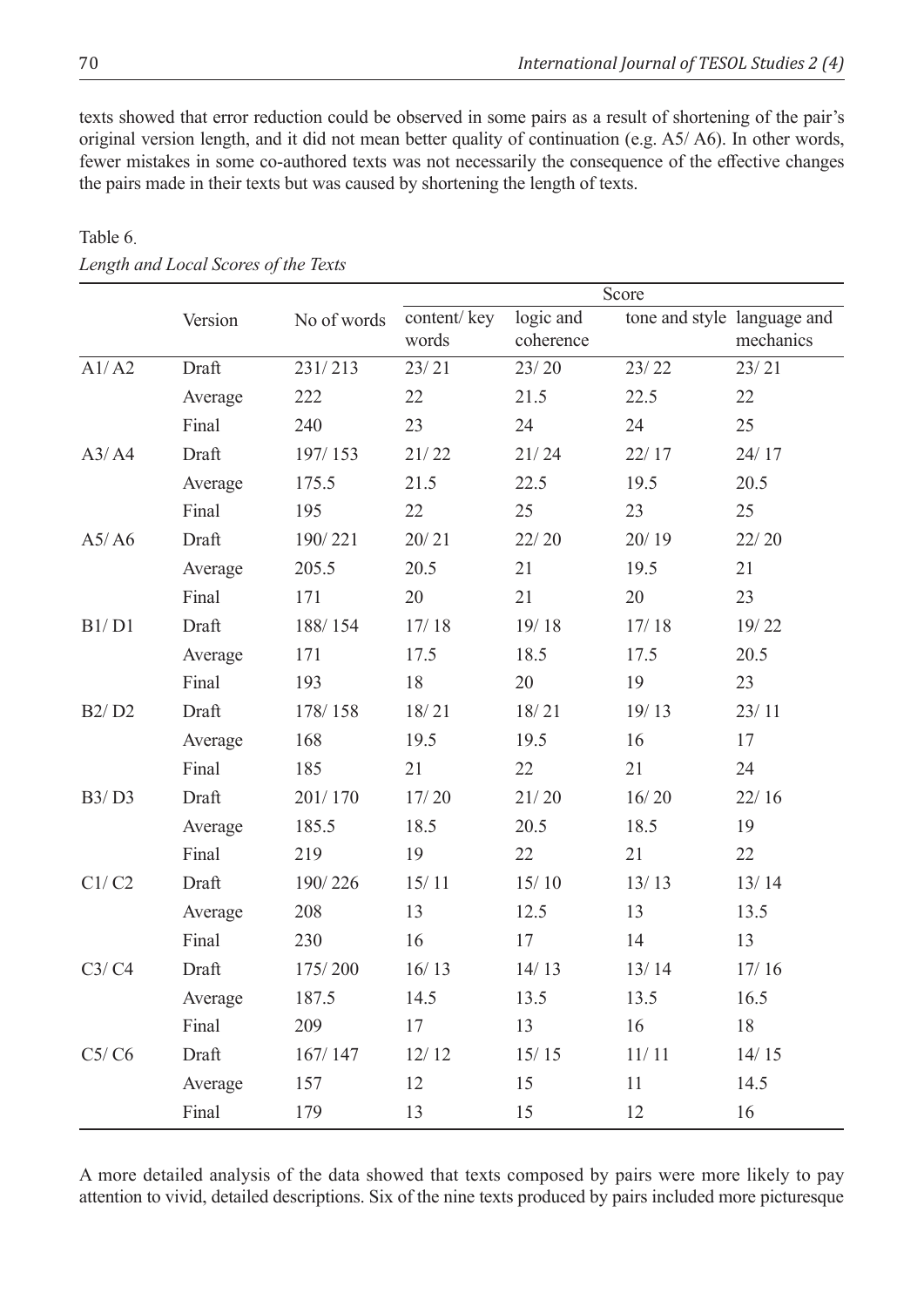details describing people's words, actions, thoughts, looks and surroundings as well. This phenomenon was observed in the following extract (the vivid, detailed descriptions are underlined) from the first pair  $(A3/ A4)$ :

*Feeling scared and helpless, Jane sat beside a tree and held her shoulder in her arms to make herself warmer. Slowly, the sun hid himself behind the mountains, and it was hard to see anything. Looking through the thick darkness, Jane seemed to see Tom's smiling face. She said to herself for thousands of times that she would not leave Tom again.* 

In contrast, the texts completed individually included relatively less vivid detailed description. It could especially be noticed in individuals with lower writing proficiency level (the errors were underlined). The following extract from C6 is evidence of this:

*Jane walked for a long time, she felt very tired, thirsty and hungry. She had to return (to) the stream. She drank and ate a few berries again, and had a rest. After a few minutes, she standed (stood) up and thought, "I can't give up. I must find the lake where we arrived first." She continued walked (to walk).*

Thus, texts produced by pairs seemed better than those completed by students individually in terms of both accuracy and complexity.

# **3.2 Exploring the nature of pair interaction**

The analysis of collaborative dialogues, as listed in Table 7, indicates that even though all the pairs spent a certain time on planning, this stage in most cases was brief (about 2 minutes and 30 seconds on average). Most of the time was undoubtedly spent on writing, but the time varied greatly, ranging from 24 minutes to 30 minutes.

|                  | Total time on task<br>(mins) | Planning | Writing | Revision |
|------------------|------------------------------|----------|---------|----------|
| A1&A2            | 34:40                        | 3:10     | 27:00   | 4:30     |
| A3&AA            | 38:50                        | 5:00     | 28:40   | 5:10     |
| A5&A6            | 27:30                        | 0:50     | 24:00   | 2:40     |
| <b>B1&amp;D1</b> | 33:40                        | 2:40     | 27:00   | 4:00     |
| <b>B2&amp;D2</b> | 42:40                        | 5:10     | 30:00   | 7:30     |
| <b>B3&amp;D3</b> | 36:40                        | 3:00     | 29:40   | 4:00     |
| C1&C2            | 38:50                        | 7:10     | 29:50   | 1:50     |
| C3&C4            | 37:10                        | 1:40     | 30:00   | 5:30     |
| C5&C6            | 31:30                        | 2:50     | 24:00   | 4:40     |

Table 7. *Time Spent on the Different Phases of Writing*

The planning section, consisting of reviewing the content in reading and clarifying the ideas in the missing part according to the two given sentences, was in fact a preparation for collaborative writing. Since the students had familiarised themselves with the reading material, the idea-sharing and decisionmaking took up little time.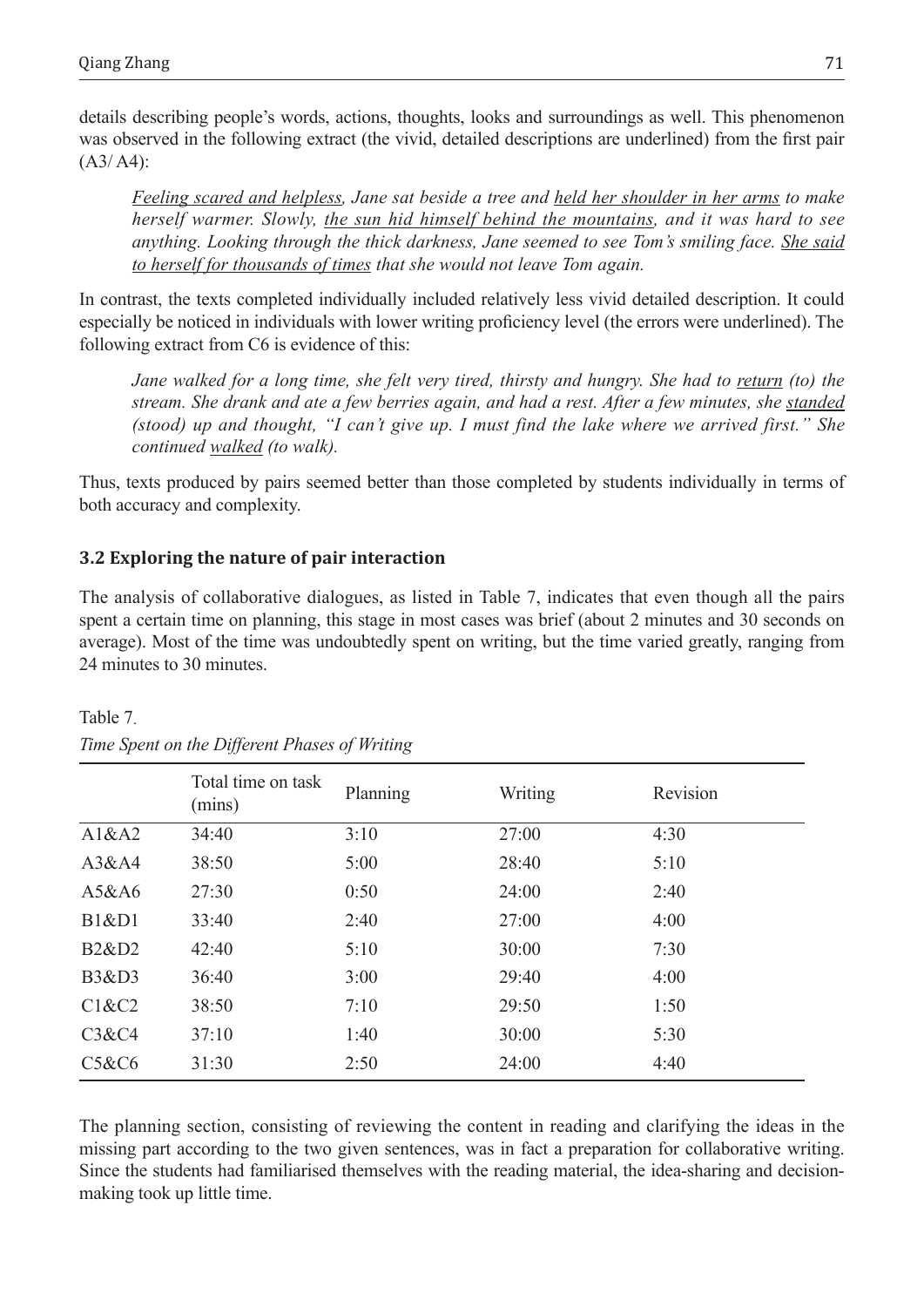As Table 7 shows, only three pairs (A3 & A4, B2 & D2, and C3 & C4) spent more than five minutes on the revision stage (even though it was procedurally required), and most of the pairs deliberated about language use for the duration of the composing process. However, one pair (B2 & D2) spent considerable time (7 minutes and 30 seconds) in collaborative revision.

Table 8 presents the time taken for the different activities (mainly about generating ideas, LREs and structure) involved in the collaborative continuation task. Considering the little time spent on task clarification and co-revision (of which some activities could not be included in the main activities, such as social negotiations and the writing itself), these episodes were marked as "other" in the table.

|                  | Generating ideas | <b>LREs</b>   | Structure     | Other         |
|------------------|------------------|---------------|---------------|---------------|
| A1&A2            | $10:30(30\%)$    | $15:00(40\%)$ | 2:00(6%)      | 07:10(21%)    |
| A3&AA            | $07:50(20\%)$    | 09:10(24%)    | 5:00(13%)     | 16:50(43%)    |
| A5&A6            | $08:10(30\%)$    | 11:30(42%)    | 1:30(5%)      | 06:20(23%)    |
| <b>B1&amp;D1</b> | 07:30(22%)       | 12:00(36%)    | 5:00(15%)     | 09:10(27%)    |
| <b>B2&amp;D2</b> | 15:00 (35%)      | 15:30(36%)    | 4:30 $(11\%)$ | 07:40(18%)    |
| <b>B3&amp;D3</b> | 09:00(25%)       | 14:00(38%)    | 2:00(5%)      | 11:40(32%)    |
| C1&C2            | 18:10 (47%)      | 05:20(13%)    | $7:40(20\%)$  | $07:40(20\%)$ |
| C3&C4            | 11:30(31%)       | 14:00 (38%)   | 1:50(4%)      | 09:50(27%)    |
| C5&C6            | 12:00 (38%)      | 11:20(36%)    | 0:30(2%)      | 07:40(24%)    |
| Average          | 31%              | 34%           | 9%            |               |

*Time Spent on Different Activities of the Continuation Task*

Table 8 presents the time spent on the different activities and their corresponding percentages of the time. Apart from the time involved in "other" activities, the most time-consuming activities were generating ideas (an average of 31% of the time) and LREs (an average of 34% of the time). Although most of the pairs spent time on language and idea deliberations, the time spent greatly varied. Some pairs (e.g. B2 & D2 and C5 & C6) spent as much time on language deliberation as on generating ideas, while other pairs (e.g. C1 & C2) spent very little time on language. Table 8 also indicates the time spent coping with structure of the text was relatively small, probably because of the nature of the continuation task.

There seemed to be some correlation between time spent on different activities of the continuation task and grammatical and vocabulary accuracy. For instance, the pair (e.g. B2 & D2) who spent more time on language deliberations tended to achieve higher language (and grammatical) accuracy scores. In addition, the pairs (e.g. C1 & C2) who achieved high logic and coherence scores spent a relatively large proportion of time generating ideas.

Informed by Long's interaction hypothesis, the unit of analysis is generally the turn. Turns are coded for the kind of negotiation moves identified by Long's (1983) taxonomy of negotiations: confirmation checks, clarification requests, comprehension checks and recasts. As suggested by Storch (2013), the unit of analysis tends to be an LRE in research on collaborative writing. Considering the nature of continuation task, an idea-related episode should also be included.

**Excerpt 1**. Generating and co-constructing the ideas *A1: Let's share our ideas on the development ... of the story.*

Table 8.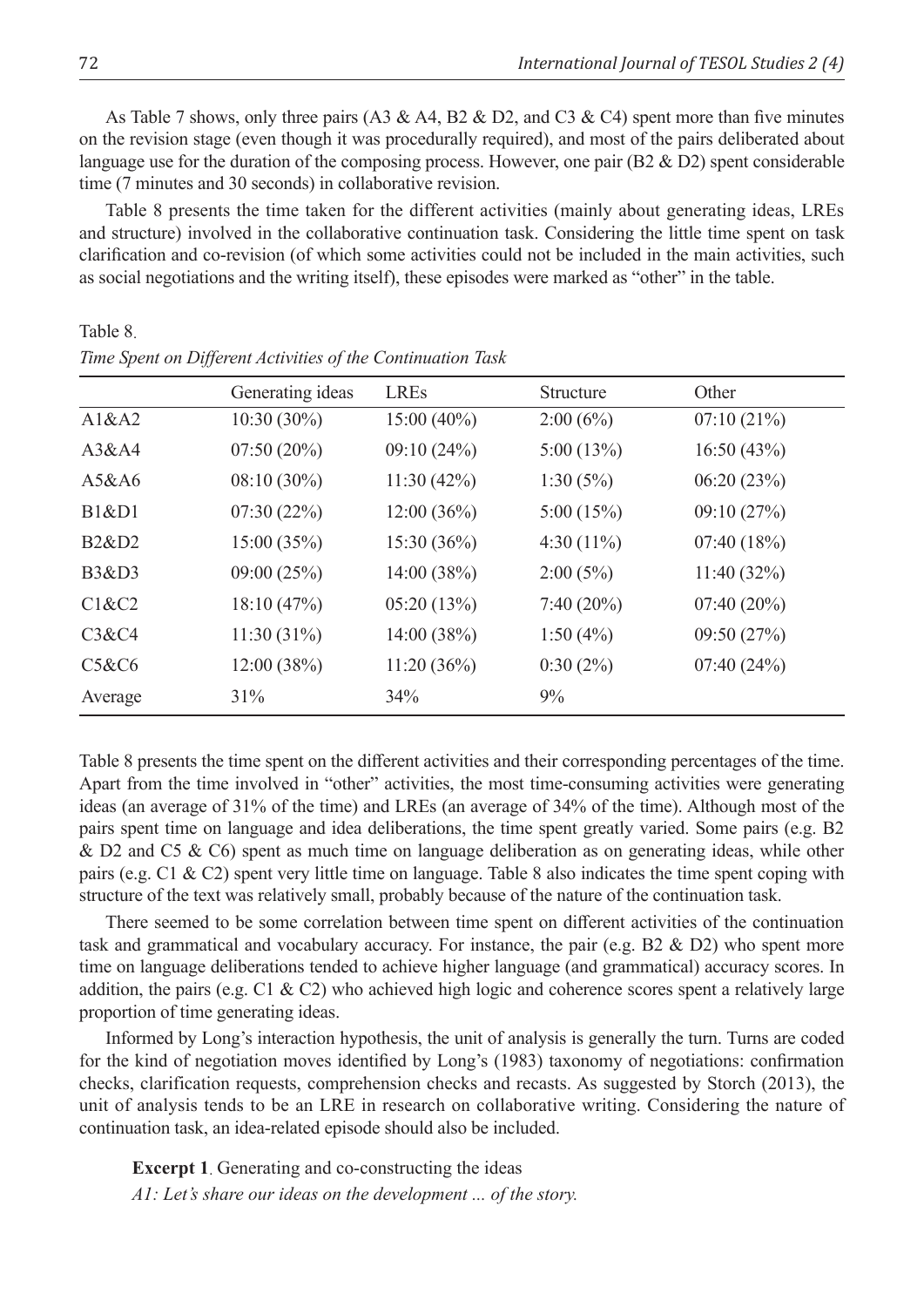*A2: I had made a map … like a storyline …*

*A1: Let me see. The angry … anger … caused by the quarrel … is the beginning, then, …*

*A2: (She) became frightened … getting lost you know … then helicopter … brought hope, but disappeared soon … Then I have no idea … what's your idea about (the) ending?*

*A1: You notice (the key word) "yellow blouse" in the last paragraph … It must be (a) hint for us …*

*A2: Reasonable! And you see … helicopter …*

*A1: Then the ending should be … positive … positive.*

*A2: Right … positive energy!* 

*A1: Then the two paragraphs … will talk about … (her) struggle and … good luck.*

*A2: Yeah, paragraph 1 … Jane struggled in the forest … paragraph 2 … she was rescued … and met her husband … Wonderful!*

Excerpt 1, from the data of A1 & A2, showed the process of co-constructing ideas. Within these five talk-turns, the students offered their input in the process, pooling their ideas, adding to each other's understanding or mutually contributing to the final agreement. More specifically, as we can see in Excerpt 1, A2 spoke of her understanding of the incomplete story, showing her self-made storyline to A1 (turn 1). A1 seemed to be interested in A2's creative idea by saying "*Let me see*", and in turn 2 she was unexpectedly asked to offer insights on the ending of the story ("*What's your idea about the ending*"). In response, A1 gave special attention to the words *yellow blouse* in the last paragraph (turn 3), reminding A2 of the hints in the passage. Accordingly, A2 noticed the word *helicopter*, believing that the ending of the story would be positive (turn 3). Finally, by saying "*Wonderful*", they arrived at a better understanding of the story and felt more confident about finishing the continuation task (turn 4 and turn 5).

**Excerpt 2**. Language-related episode

*B3: What's your sentence? D3: (showing the sentence to B3) It was very quiet in that surrongings. B3: Surroundings, wrong spelling … D3: Oh, I see … (Correcting the spelling) B3: Next… D3: Jane became more and more fear… B3: Fear? Here need an adjective… D3: Fear is not … then what? B3: I don't know the right form of fear … Er, we can use other ways to say … like afraid…or* 

*frightened… Right, I like the word "frightened". D3: Well, then Jane became more and more frightened.*

Excerpt 2 was an example of peer scaffolding. Scaffoldings enable individuals with lower language proficiency to perform beyond their former existing level of linguistic expertise. In this case, B3 pointed out the wrong spelling of the word *surroundings*, and D3 immediately realized her mistake (turn 2) and acknowledged it ("*Oh, I see*"). Also, such evidence could be found in the following sequence. For instance, when D3 misused *fear* as an adjective, B3 suggested that D3 change the form. In response, D3 raised a question ("*Fear is not … then what?*"). Interestingly, B3 offered another word, *frightened*, in place of the noun *fear*. D3 accepted this.

Excerpts presented above show evidence of generating an idea and language-related episodes in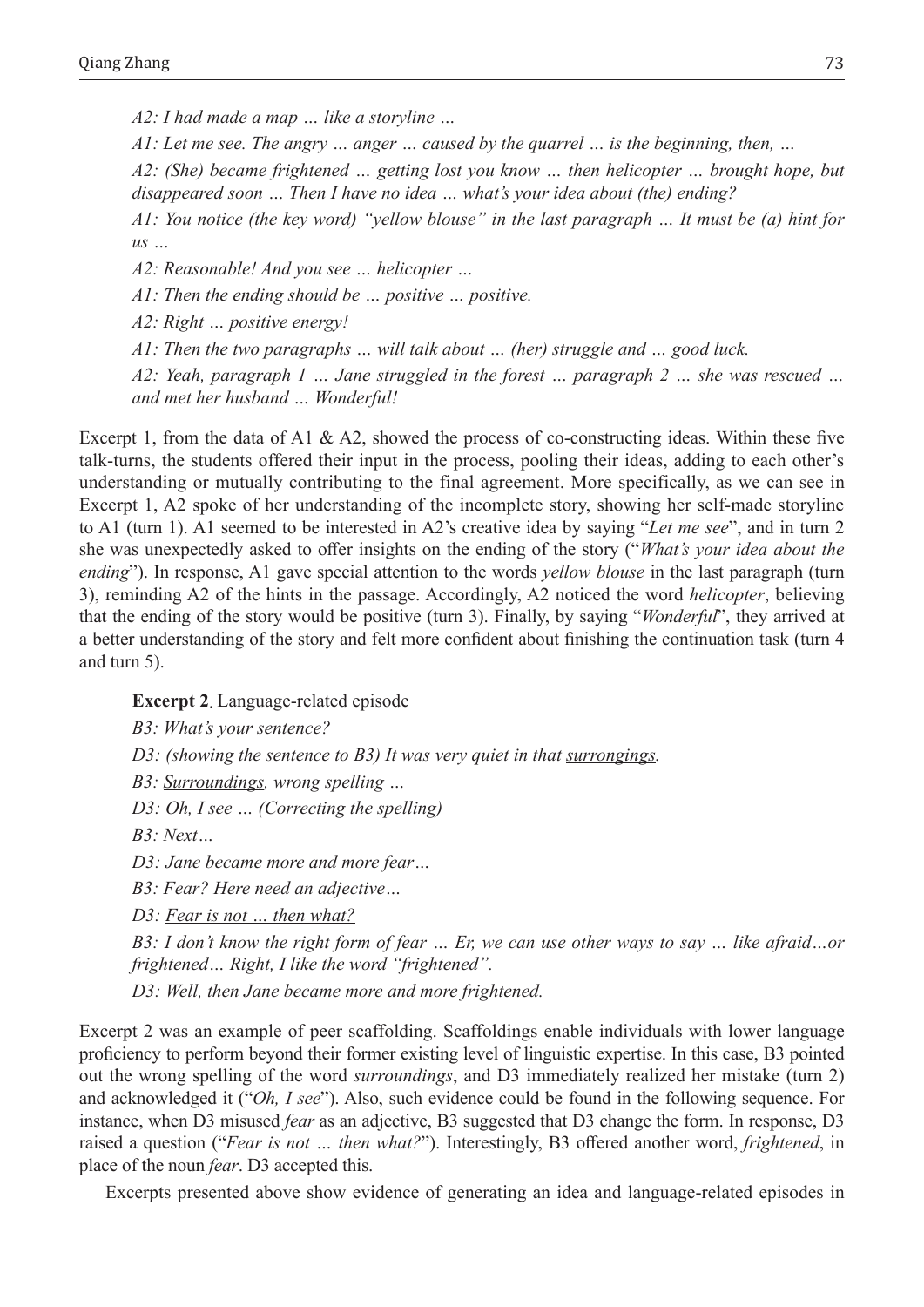collaborative writing. The process of collaboration pushed the students to go beyond what they could reach on their own in terms of generating ideas, sentence structure or language accuracy.

## **3.3 Students' perceptions on collaborative experiences**

First examined are the students' reactions to the collaborative continuation that they completed and their overall attitudes to pair writing. In general, the students in the study held a positive attitude to their collaborative writing according to their anonymous responses to the first three questions in the questionnaire. Questioned on whether they found writing in pairs helpful for foreign-language learning, most offered a positive answer. As shown in Table 9, 16 of the 18 students in the study regarded pair writing as either "extremely helpful", "very helpful", or "helpful"

Table 9.

*Students' Views on Pair Writing*

|                              |                   | Students in pairs $(n=18)$ |
|------------------------------|-------------------|----------------------------|
| Writing in pairs in class is | Not helpful       |                            |
|                              | Helpful           |                            |
|                              | Very helpful      | 10                         |
|                              | Extremely helpful |                            |

Asked about their experience with collaborative continuation, the students were also quite positive. In reaction to question 3, only three out of 18 said they would have chosen to finish the continuation task individually. More specifically, according to the questionnaire, some students expressed their preferences for writing in pairs by giving written descriptions. The following two comments revealed their positive attitudes.

Comment 1: *I think writing in pairs is a good way to learn English. First, I can practice my oral English with my partner. Second, I can get help when I have difficulties in words and grammars. For example, when I forget how to spell a word, my partner will help me out. Also, we can work together to find a better sentence structure. Sometimes we have more creative ideas.* 

Comment 2: *Writing in pairs makes me have more chance to learn and speak. We have our own advantages in knowledge and ideas. By sharing our ideas and knowledge we learn from*  each other. We enjoyed an active atmosphere, and we try our best to improve the quality of the *continuation.*

Furthermore, the students' responses to Questions 4−8 in the questionnaire were collected. In this section of the survey the students were asked to consider the benefits of working in pairs and the impact of collaborative writing on lexical and grammatical accuracy and the content of the completed continuations.

Table 10 shows that most of the students assumed that pair writing had a positive effect on both the grammar and the vocabulary of the compositions. In fact, only one of the students assumed their compositions would have been better in terms of vocabulary if they had worked alone, and only two believed their compositions could have been more grammatically accurate if they had individually finished the writing. Interestingly, the benefits of pair writing were less evident for the students in terms of content and organization.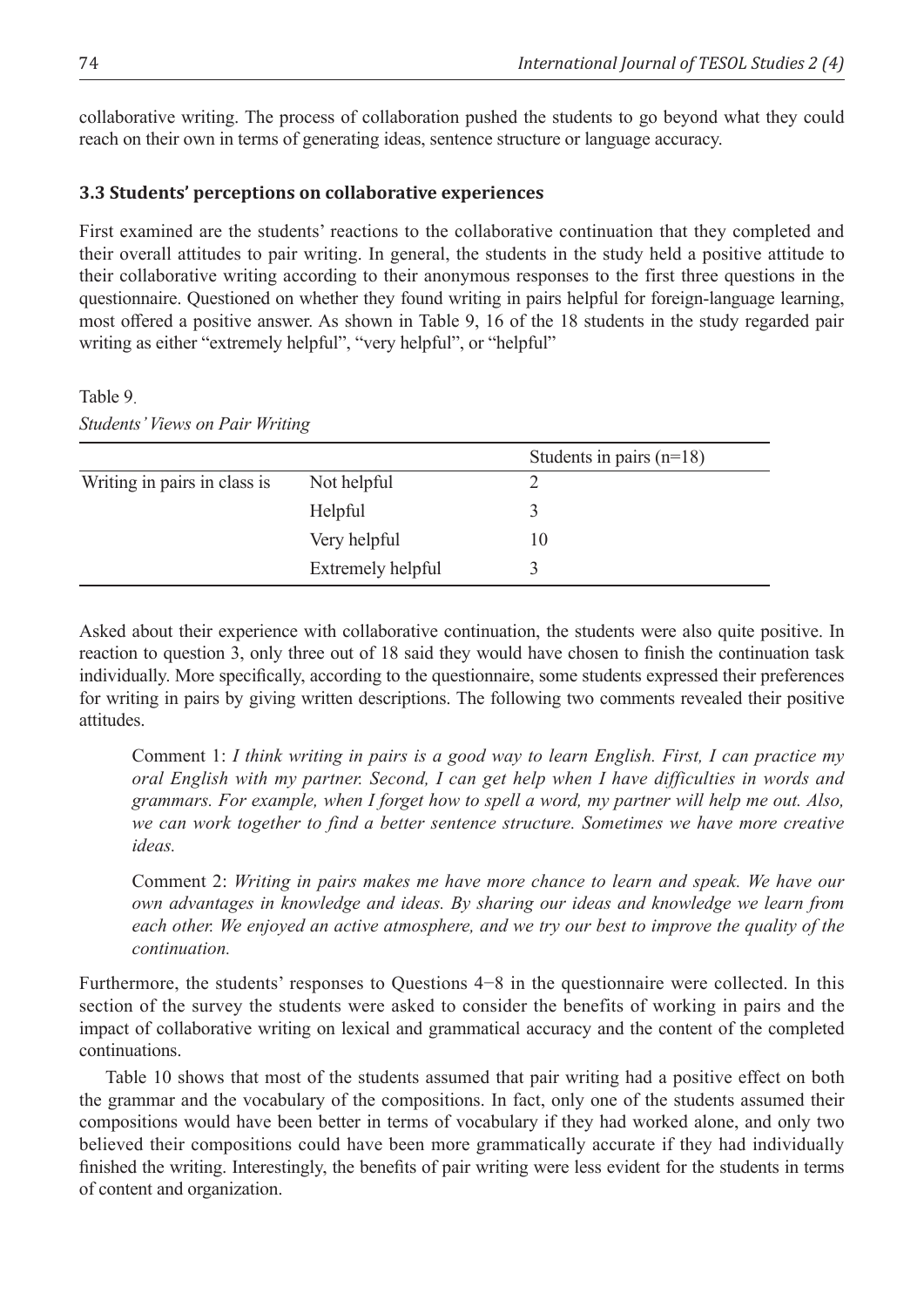#### Table 10.

*Students' Perceptions of the Impact of Collaboration on the Nature of the Continuation*

|                                                        |               | Students in pairs $(n=18)$ |
|--------------------------------------------------------|---------------|----------------------------|
| If I had written the text individually, its content    | <b>Better</b> | 4                          |
| would have been                                        | The same      | 3                          |
|                                                        | Worse         | 11                         |
| If I had written the text individually, its vocabulary | <b>Better</b> |                            |
| would have been                                        | The same      |                            |
|                                                        | Worse         | 16                         |
| If I had written the text individually, its grammar    | <b>Better</b> | 2                          |
| would have been                                        | The same      | 3                          |
|                                                        | Worse         | 13                         |

About 60 percent of the students (11 out of 18) said they believed the content of their continuations had been positively affected by peer collaboration. When working in pairs, they said, they would have more ideas to choose from, thus making the continuations more creative and cohesive. The following provides evidence of this:

Comment 3: *It is not easy to make up a good story. I am not very creative. For the lack of imagination, I cannot think of great plots. But when I have someone else to talk about different ideas, I work better with the plot and we can better organize the text in a more coherent way. Two minds are better than one.* 

As for vocabulary use, 16 out of 18 who composed in pairs believed their continuations had been positively affected by peer collaboration. They all accepted that collaboration improved the lexical diversity and accuracy of the final continuations because different students shared different vocabulary and grammar resources to solve lexical and grammatical problems. However, 13 out of 18 noticed a positive effect of pair working on grammatical accuracy, slightly fewer than the number of students who saw a positive influence on vocabulary.

Finally, the students were examined on whether they noticed the effect of pair writing not only on continuation task performance but also on foreign-language learning. Overall, the students' views were positive. As shown in Table 11, most of the students said they found pair writing helpful for both vocabulary and grammar learning. In fact, 15 out of 18 students who regarded the collaboration as extremely helpful, very helpful, or helpful for vocabulary acquisition were able to list many words they had learned from their partners, such as *bury, murmur, frustration* or *satisfaction*.

Table 11.

*Students' Perceptions of the Effect of Pair Writing on Learning*

|                                                                               |                   | Students in pairs $(n=18)$ |
|-------------------------------------------------------------------------------|-------------------|----------------------------|
| For improving my vocabulary knowledge,<br>this collaborative writing task was | Not helpful       |                            |
|                                                                               | Helpful           |                            |
|                                                                               | Very helpful      |                            |
|                                                                               | Extremely helpful |                            |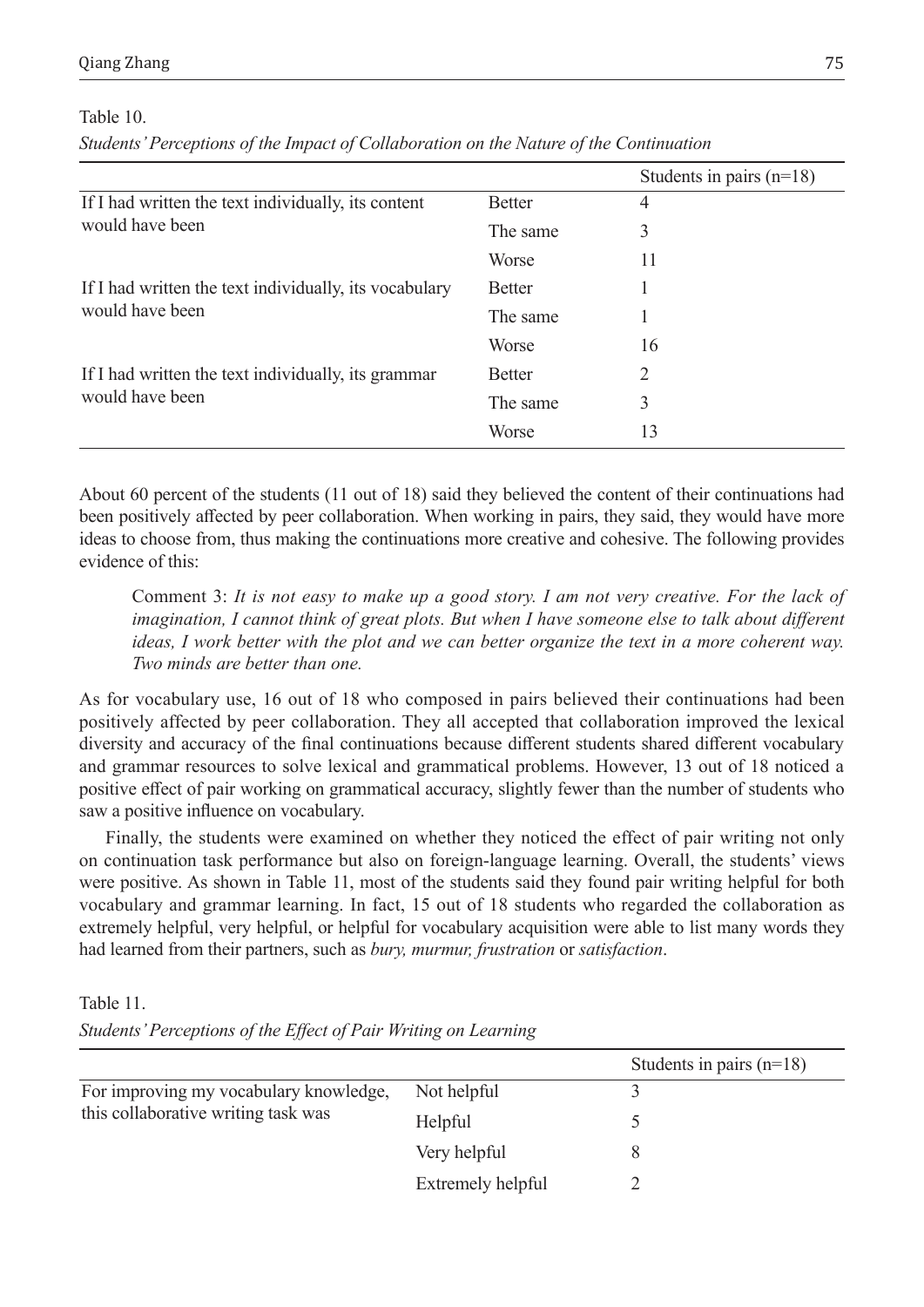| For improving my grammar knowledge,<br>this collaborative writing task was | Not helpful       | 4 |
|----------------------------------------------------------------------------|-------------------|---|
|                                                                            | Helpful           |   |
|                                                                            | Very helpful      |   |
|                                                                            | Extremely helpful |   |

In terms of grammar, most of the students (14) working in pairs thought of the collaborative activity as an occasion to consolidate former knowledge. However, one sixth of the students (3 or 4) felt pair writing could not help them improve their lexical or grammatical knowledge. The following typifies the expression of that view:

Comment 4: *Although collaborative writing provides a fun atmosphere with potential opportunities (like speaking), I could not see the positive impact of pair writing on vocabulary and grammar. We are on a similar level, and my partner does not have the ability to help me when I have trouble. Anyway, I find it hard to correct my partner's mistakes because I am afraid it will do harm to our reasonable relationship.*

These students saw opportunities to improve their fluency and oral English, but they were unaware of the fact that they could learn grammar or vocabulary when writing with other students of the similar proficiency.

To provide some supplementary data, within 1-4 days after the collaborative continuation, students who worked in pairs were interviewed individually in the researcher's office about the experience of writing collaboratively. Although most of the students held a positive attitude to pair writing, some believed pair work is more acceptable when doing oral activities rather than in performing writing tasks. Furthermore, several students expressed negative attitudes about the experience.

# **4 Conclusions**

## **4.1 Major findings**

The study findings confirm that the application of collaborative writing exerts a positive influence on continuation tasks.

First, the study found that the texts produced by pairs were overall better than those completed individually, especially in terms of language and ideas. The comparison between texts showed that collaborative continuation made a positive difference to the overall quality of co-authored continuation tasks. More specifically, positive changes were seen in textual aspects at both global and local levels, but some inconsistencies were also noticed. As for language and mechanics, because of students' pooling resources and language-related negotiations, most of the texts finished in pairs seemed to achieve higher accuracy (with an exception of the pair C1/ C2). A similar result was seen in terms of tone and style. Although the length of the texts was not necessarily the result of texts' higher scores, co-authored texts tended to be much longer than ones completed individually in terms of the continuation length. Furthermore, texts composed in pairs contained more vivid, detailed descriptions than those completed by individuals.

Second, the students involved in collaborative writing tended to pool their linguistic resources and creative ideas, cope with disagreements and better co-construct the shared texts. Writing in pairs the students were more likely to solve problems by negotiating with their partners. Languaging, as a means of solving problems, is also served as a process of co-constructing new language knowledge or new understandings. In that way the students' language and cognitive competence tended to develop through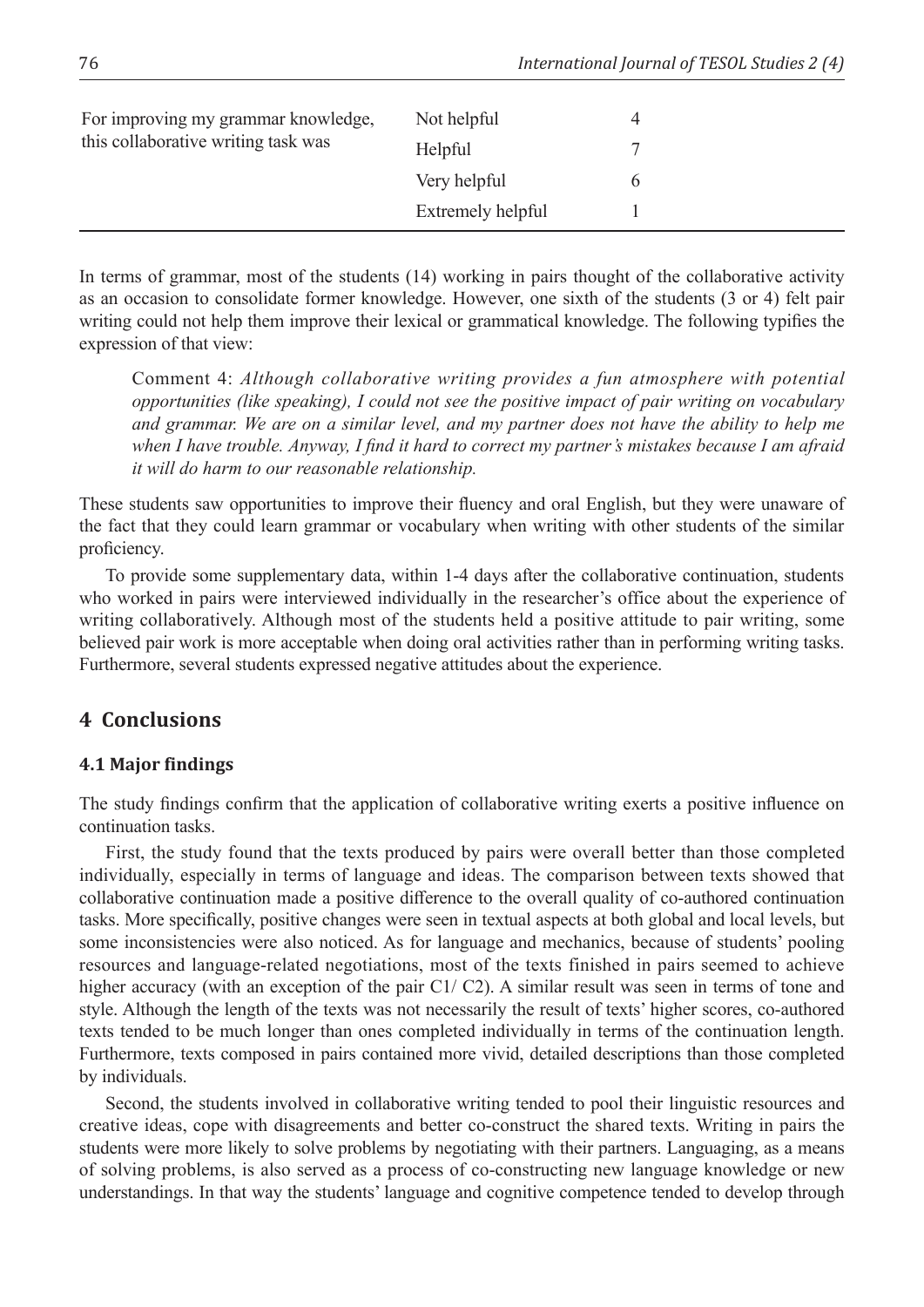frequent interaction with others. When interacting with others, the students were exposed to different ideas. Conflict required that their partners provide explanations to make their suggestions convincing. These requests pushed the students to compose a clearer and more coherent text and in the process enhanced their own understanding of how to write properly. Analysis of the collaborative dialogues produced evidence that pair work provides students with opportunities to co-construct texts and pool their linguistic resources, and thus complete more linguistically complex and grammatically accurate texts.

Third, despite having reservations, the majority of the students who took part in the experiment had a positive attitude toward collaborative continuation. Most of the students in the study had a positive attitude to their collaborative writing experiences according to the survey of students' perceptions on collaborative continuation tasks, they believed a pair could create an atmosphere in which they felt motivated and comfortable. Furthermore, the students who expressed a preference for pair writing felt that this arrangement produced more ideas and knowledge and more opportunities to help peers and to receive help from them. The interviews with the students revealed similar results.

#### **4.2 Implications and suggestions**

Based on the findings above, some implications on the instruction of continuation tasks were put forward as follows.

To begin with, collaborative writing promotes both linguistic and idea deliberations between pairs, facilitating interactive negotiation. As the study showed, collaborative writing requires students to agree not only on what to say, but also on why and how to say it, thus pushing them to deliberate about their choices of language and ideas. In such deliberations students engage in cognitive processes. They verbalise gaps in their interlanguage, formulate and test hypotheses, and make decisions on ideas and language alternatives. These processes occur because writing is a more natural task for encouraging students to pay more attention to form and logic than tasks that require only oral interaction. Furthermore, in these deliberations about language and ideas, students take advantage of their partner's linguistic and idea resources and generally come up with superior resolutions of language issues.

Furthermore, the effect of alignment noticed in continuation tasks is highlighted in the process of collaborative continuation, which opens up a possibility for continuation instruction. The continuation task combines reading with writing, builds creative use of language on imitation and enables students immediately to put what has been learned into use. Since previous studies (e.g. Jiang & Chen, 2015) showed the advantage of using continuation to improve language output performance in terms of accuracy and complexity, the practice of combining the collaborative writing and continuation task provides an insightful way to learn foreign languages. As the study suggested, the effects of levelling and synergy noticed in continuation tasks are dramatically highlighted in the process of collaborative continuation. In the process of alignment, students with lower language proficiency benefit from the levelling effect caused by synergy of both reading materials and superior partners.

Lastly, writing in pairs can also cultivate students' reader awareness. In other words, collaborative continuation makes the concept of readership real because in the activity there is an inbuilt audience, and this may be particularly beneficial to novice writers. Less successful writers tend to produce a writerbased text, believing that the reader will follow their intended meaning. In collaborative writing, such writer assumptions may be frequently questioned. The students interviewed said they had learned from the collaborative experience. They felt that they had gained a lot from the process of writing, such as how to deliberate on language, how to evaluate the ideas, and how to write from the reader's perspective.

To exert the positive impact of collaborative continuation on language learning, suggestions coping with the potential challenges are presented.

On one hand, one challenge the teacher may confront is resistance from students. Faced with such a challenge, teachers should carefully consider the following advice: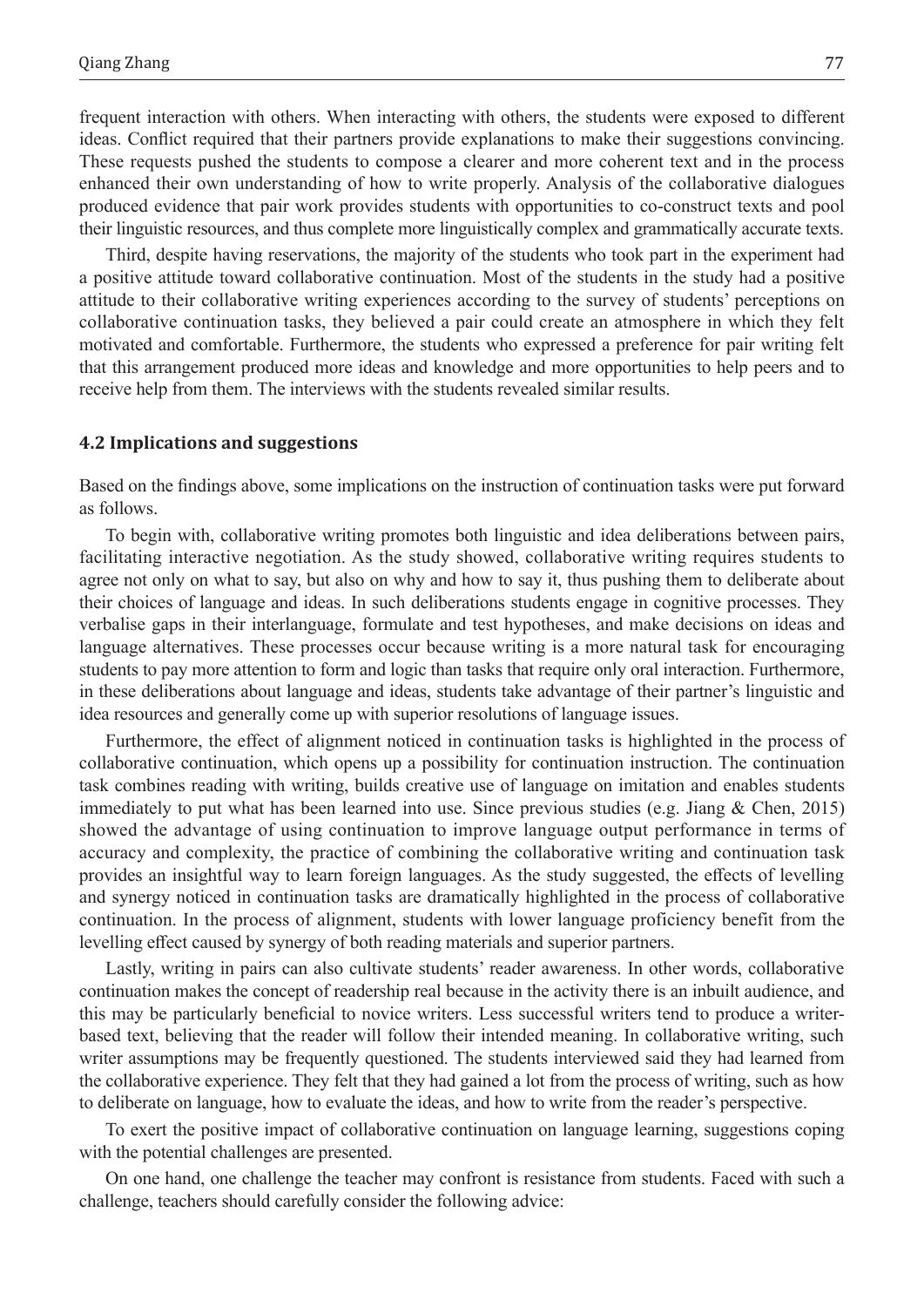- (1) Become aware of students' attitudes to collaborative continuation and their attitudes to it. It is a good idea to use a brief questionnaire through which responses are collected before carrying out the activity. In that way teachers will prepare themselves for any student reluctance.
- (2) Give the students freedom to choose whether to write collaboratively or individually. Whether or not it is the first time carrying out collaborative continuation in class, such a choice should be offered. After students have observed other students writing in pairs they can be allowed to reconsider their choices. If they want to change, let them do so.
- (3) Inform students of the purpose and principles for collaborative continuation. Since collaborative continuation is a novel and unfamiliar activity, teachers need to clearly explain its purpose and principles. If the students are convinced of the merits of collaborative continuation they are more likely to be positively inclined to it.

On the other hand, assigning students to write in pairs does not necessarily lead to their effective collaboration. To help students establish collaborative relationships, the following ideas are suggested:

- (1) Use modelling collaborative interaction. The modelling can be researcher/ teacher modelling collaborative dialogues or a short video clip showing how to cope with disagreements and negotiate on language. Such modelling has been shown to encourage students to adopt a collaborative pattern of interaction, in L2 contexts with adult students (Kim & McDonough, 2011).
- (2) Check the quality of students' interactions. Where there is collaborative continuation, there is a teacher monitoring the process. If necessary, the teacher may encourage students to change their partners in case some patterns of interaction are not very conducive to learning.
- (3) Evaluate mutual efforts rather than individual achievement. Students are more likely to engage in collaboration task when the task is graded on the basis of the collaborative effort. Thus, sharing ideas and providing feedback to each other may require a re-conceptualisation of classroom teaching and assessment practices (Storch, 2013).

### **4.3 Limitations**

As an experimental study, this thesis has explored the impact of collaborative writing on the English continuation tasks of senior high school students. With the help of the study, the quality of co-authored texts, the collaborative dialogues and students' reactions to this experience were collected and objectively revealed. However, the results drawn from the small sample in this study call for further experiments on a large scale. The main research method adopted was qualitative research, which added to the limitation of this study. Since the application of collaborative writing in continuation tasks is still in its infancy, more research is needed.

## **Acknowledgements**

This work was supported by Zhejiang Provincial Educational Science Foundation Committee (Project No 2019SC109) and the Chinese Ministry of Education Project of Humanities and Social Sciences (Project No 17YJA880081).

## **References**

- Deng, S. M. (2016). The application of continuation task in English writing instruction of senior high school. *Foreign Language Teaching in Schools, 39*(6), 1-5.
- Hanjani, A. M., & Li, L. (2014). Exploring L2 writers' collaborative revision interactions and their writing performance. *System, 44*, 101-114.